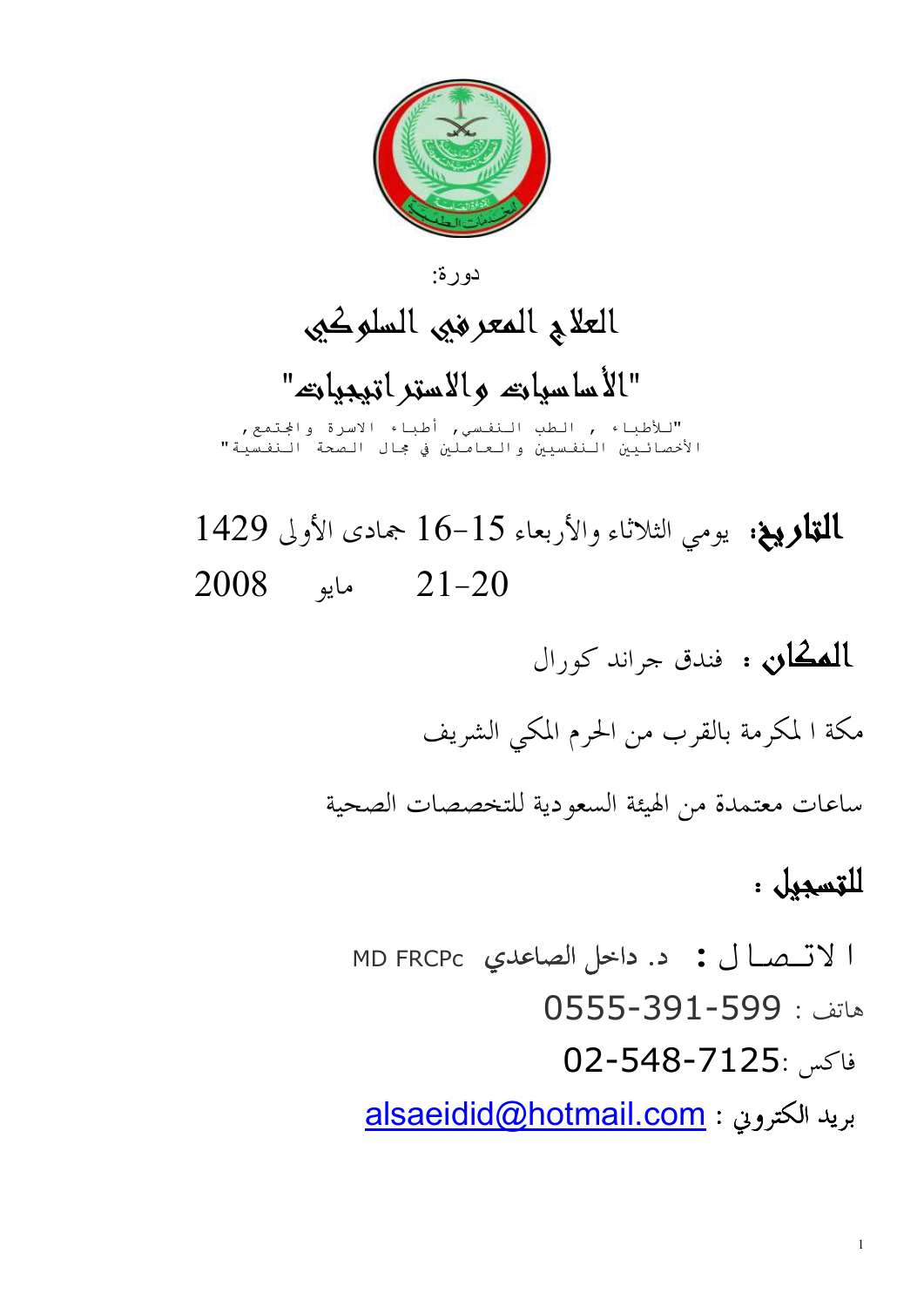

# Cognitive Behaviour Therapy course "Basic and strategies"

Medical services department at the Ministry Of Interior has launched a cognitive behavioural therapy course as a continuing professional programme for mental health professionals.

**Location**: Makkah, Grand Coral Hotel, walking distance from Holy Mosque "Haram"

The training is suitable for psychiatrist, family medicine physicians, psychologists, counsellors, psychotherapists and other mental health professionals wishing to gain more knowledge and skills practice in cognitive behaviour therapy.

Date: Tuesday-Wed , Jumada'a Alaula 15-16/1429 /// May 20-21 st /2008

### Accredited by Saudi Council for health specialites.

For additional information on the course in cognitive behaviour therapy, contact

## Dr . Dakhil Alsaeidi MD FRCPc

Phone +966-555-391-599

#### Fax: +966-2-548-7125

### Email: alsaeidid@hotmail.com